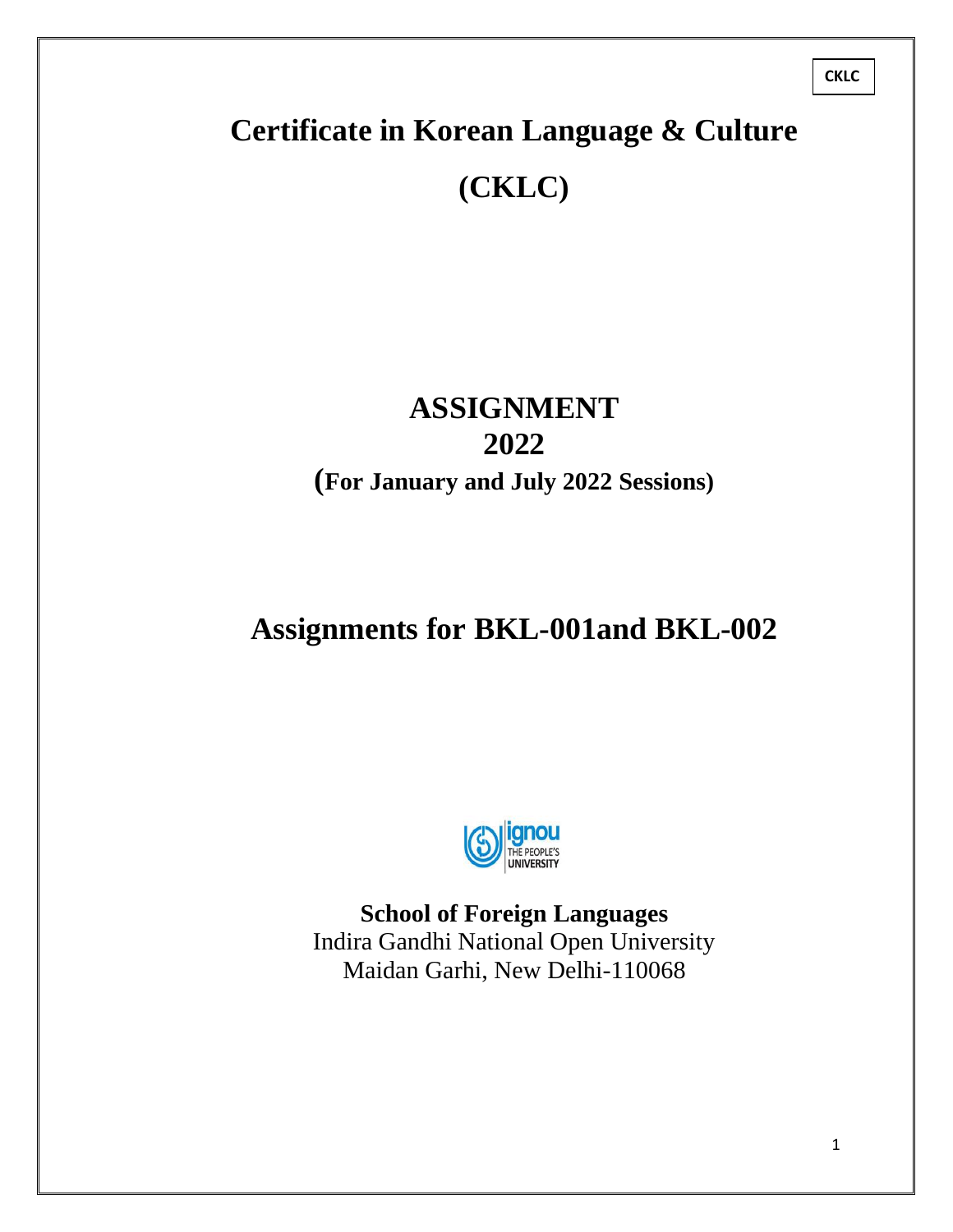#### **Course Code:BKL-001/2022 BKL-002/2022**

## **Dear Student,**

We hope you enjoyed reading the course and found it useful in applying it in your communication with others.

In order to help you understand the material better, practice the activities and prepare you for the examination later, we have an assignment for each of the courses. All the assignments are Tutor Marked Assignments (TMAs) and carry 100 marks each.

**Aims:** The TMAs are mainly concerned with your ability to understand the material and apply it meaningfully in real-life interactions. These assignments are as much a teaching device as a testing tool.

**Guidelines:** You will be required to answer the questions which are based on the units and your understanding and practice of the activities. Do not reproduce chunks of information from the units.

As in day-to day life, planning is important in doing the assignments well. Read the assignments carefully; go though the units on which they are based; write down some points regarding each question and then re-arrange them in a logical order. In an essaytype answer, allot adequate time to your introduction and conclusion. The introduction must tell the evaluator how you interpret the given topic and how you propose to develop it. The conclusion must summarize your views on the topic.

### **You should write in your own handwriting.**

Make sure that your answer:

- a) is logical;
- b) is written in simple and correct Korean;
- c) is written neatly and clearly;
- d) Reflects your understanding of the units.

You will be evaluated on the following criteria:

- fulfilling and completing all aspects of the task/question;
- how you have dealt with your ideas;
- whether you used appropriate linkers
- did you make adequate use of paragraphs;
- range and correctness of vocabulary;
- accuracy of grammatical structures.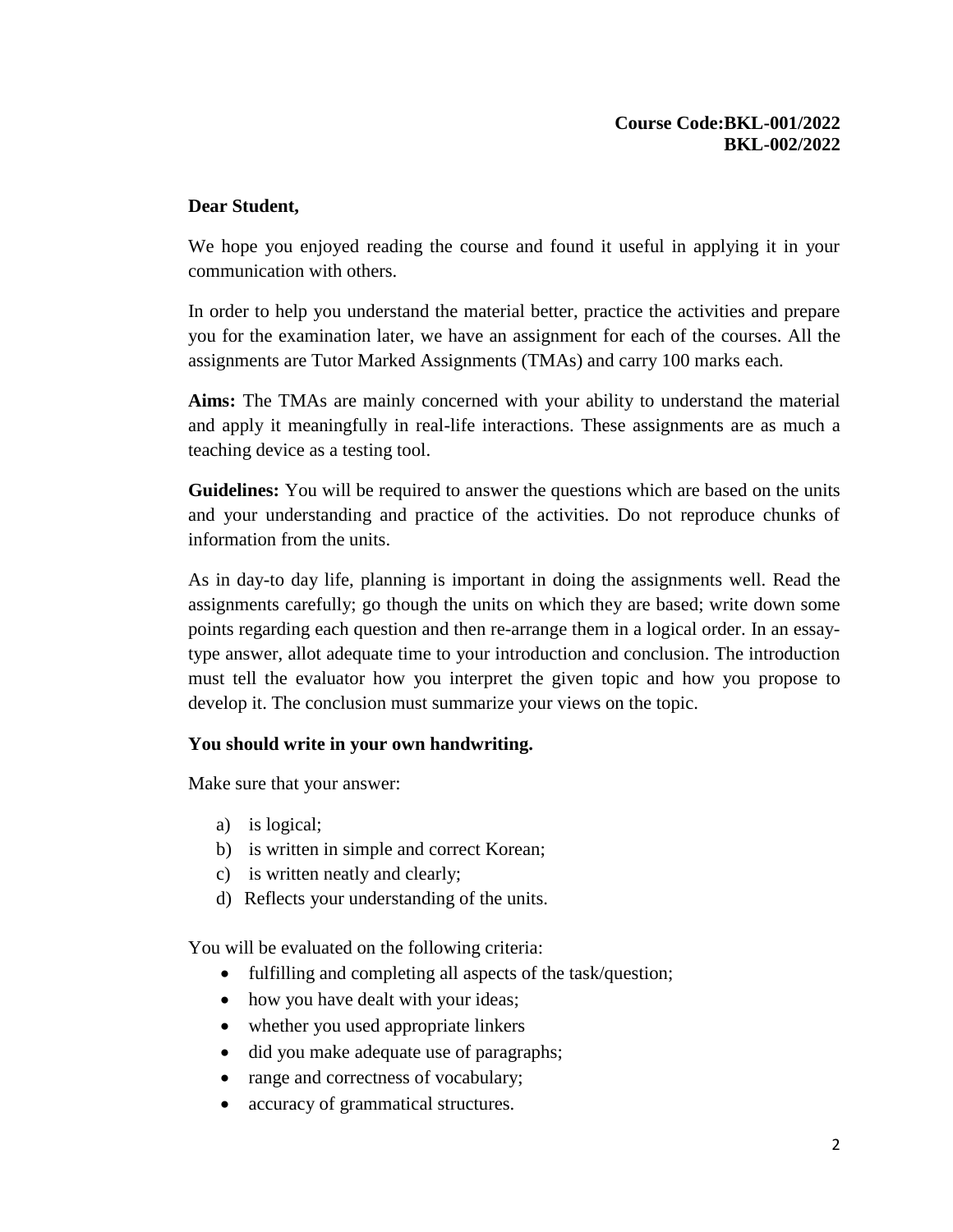Please remember that it is compulsory to submit your assignments before you can take the Term End Exams. Also remember to keep a copy (scanned) of your assignments for future reference.

**Submission of Assignment should be done by April (For Jan Session) and October (For July Session):**

**Note:** *Remember the submission of assignment is a precondition for appearing in the Term End Examination. If you do not submit the assignment on time, you will not be allowed to appear in the examination. For more information, please visit<https://exam.ignou.ac.in/>*

**The top of the first page of your response sheet should look like this:**

| Regional/Study Centre |  |
|-----------------------|--|
|                       |  |

**Shivaji Bhaskar** Mr. Nawnit Kumar Programme Coordinator (CKLC) Consultant (Korean Language) SOFL, IGNOU, Phone: 011-29571638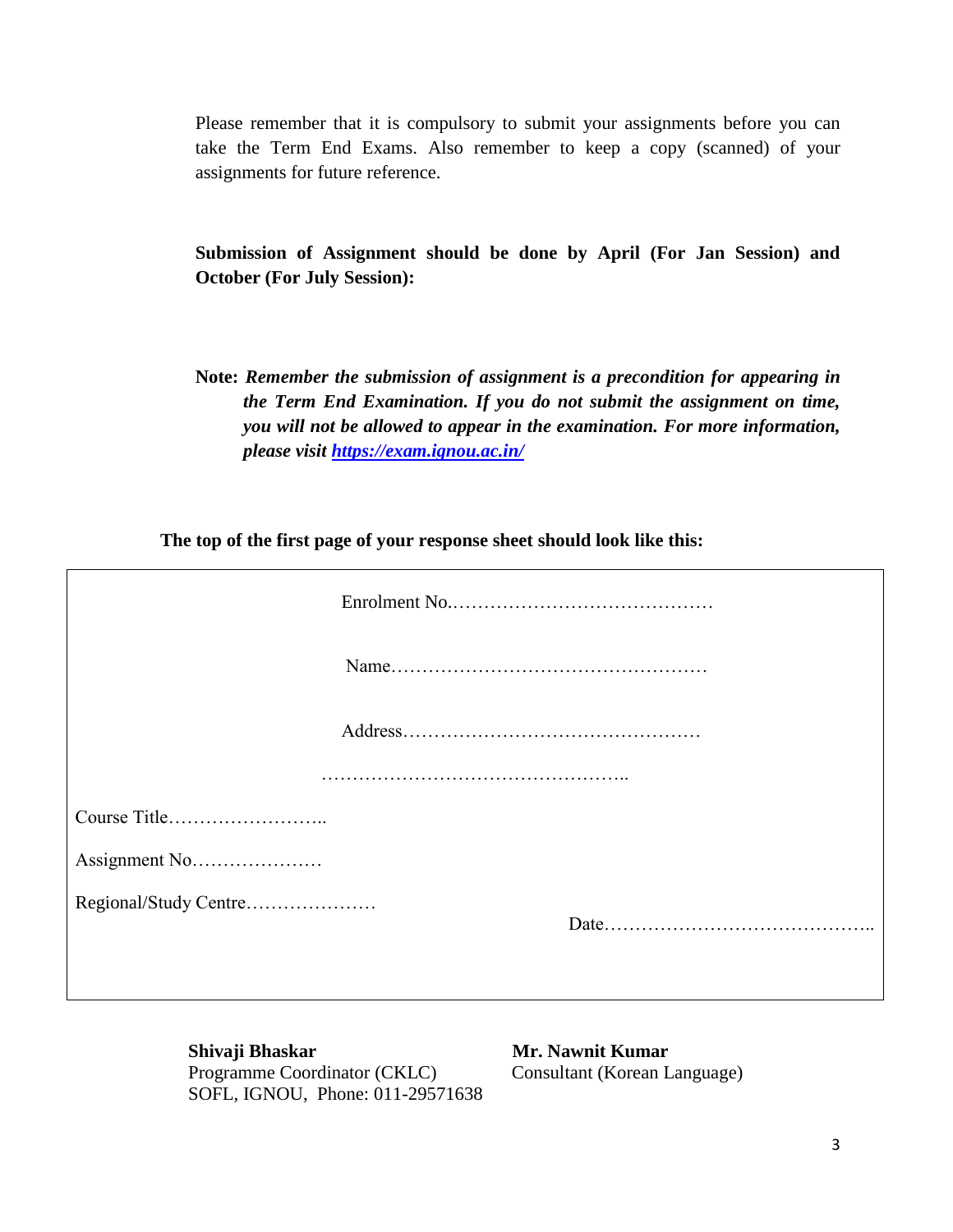## **Certificate in Korean Language & Culture (CKLC) Assignment (BKL-001: Basics of Korean-I)**

**Course Code: BKL-001 Max. Marks: 100**

## **All Questions are Compulsory**

|    | 1. Write a brief note on Hangeul.                                                                                     | 20 Marks |
|----|-----------------------------------------------------------------------------------------------------------------------|----------|
|    | 2. Make one sentence with each Korean alphabet.                                                                       | 20 Marks |
| 3. | Answer the following questions:                                                                                       | 20 Marks |
|    | $\lnot$ ). Write ten nationality in the Korean Language.                                                              |          |
|    | $\Box$ ). Write the days of week in the Korean Language.                                                              |          |
|    | $\Box$ ). Write ten greetings in the Korean Language.                                                                 |          |
|    | $\equiv$ ). Write Ten verbs with their honorific form and make a sentence with each verb.                             |          |
| 4. | Write about your hometown in Korean Language (Minimum in ten sentences).                                              | 10 Marks |
|    | $\mathcal{L} = \mathbf{W} \mathbf{U}$ , the contribution of the filter of $\mathcal{U}$ , and a set of $L$ there is a |          |

| 10 Marks |
|----------|
|          |

|  |  |  |  | (ㄱ) 안과   (ㄴ) 마음에 들다   (ㄷ) 신청하다   (ㄹ) 사진을 찍다   (ㅁ)졸업증명서 |
|--|--|--|--|--------------------------------------------------------|
|  |  |  |  | (비)김치 찌개   (ㅅ) 밥을 짖다   (ㅇ) 골라보다   (ㅈ)살펴보다   (ㅊ)축구 경기장  |

6. Translate the following sentences into Korean (with formal ending).

10 Marks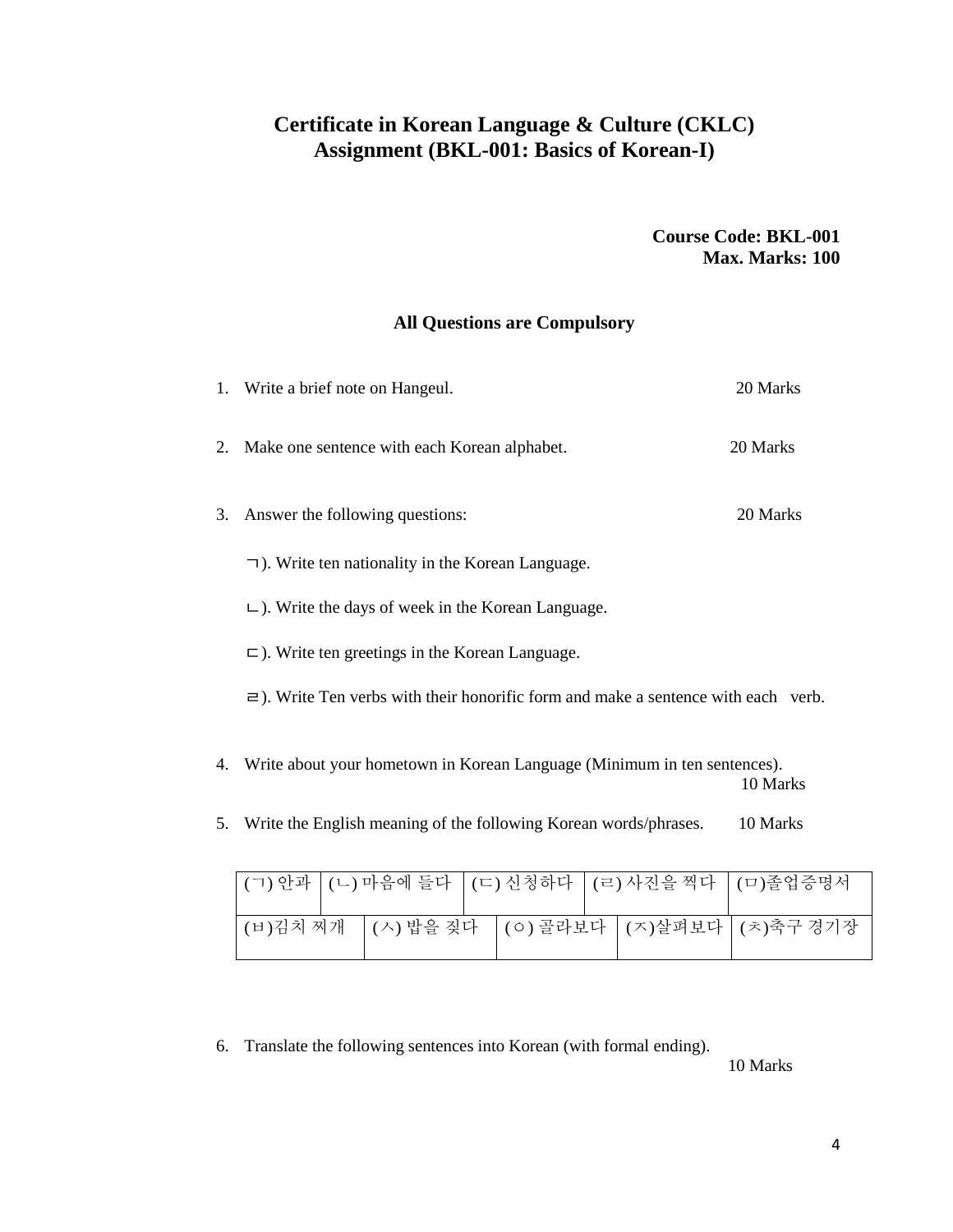- (ㄱ) Is there a restaurant?
- $(\cup)$  Is this a Korean language book?
- $(\square)$  What day is tomorrow?
- $(\equiv)$  Is day after tomorrow a holiday, too?
- $(\square)$  Who are in the library?
- $(\forall)$  Korean language students are also in the library.
- $(\wedge)$  There is no pencil inside the pencil box.
- (ㅇ) The teacher is not at home now.
- $(\times)$  There is a pond inside the Taj Mahal.
- $(\bar{\mathbf{x}})$  My younger brothers are students.
- 7. Translate the following sentences into English. 10 Marks
	- (ㄱ) 성함이 어떻게 되세요?
	- (ㄴ) 커피 안 좋아해요?
	- (ㄷ) 저는 닐루에게 선물을 주었어요.
	- (ㄹ) 바람이 불고 추워요.
	- (ㅁ) 뭐가 좋아요?
	- (ㅂ) 아버지께서는 작년에 부산에 가셨어요.
	- (ㅅ) 어머니, 진지 잡수세요.
	- (ㅇ) 민수 씨, 할머니 연세가 어떻게 되세요?
	- (ㅈ) 사과 세 개, 콜라 한 병 주세요.
	- (ㅊ) 지금 두 시 십 분 전이에요.

\*\*\*\*\*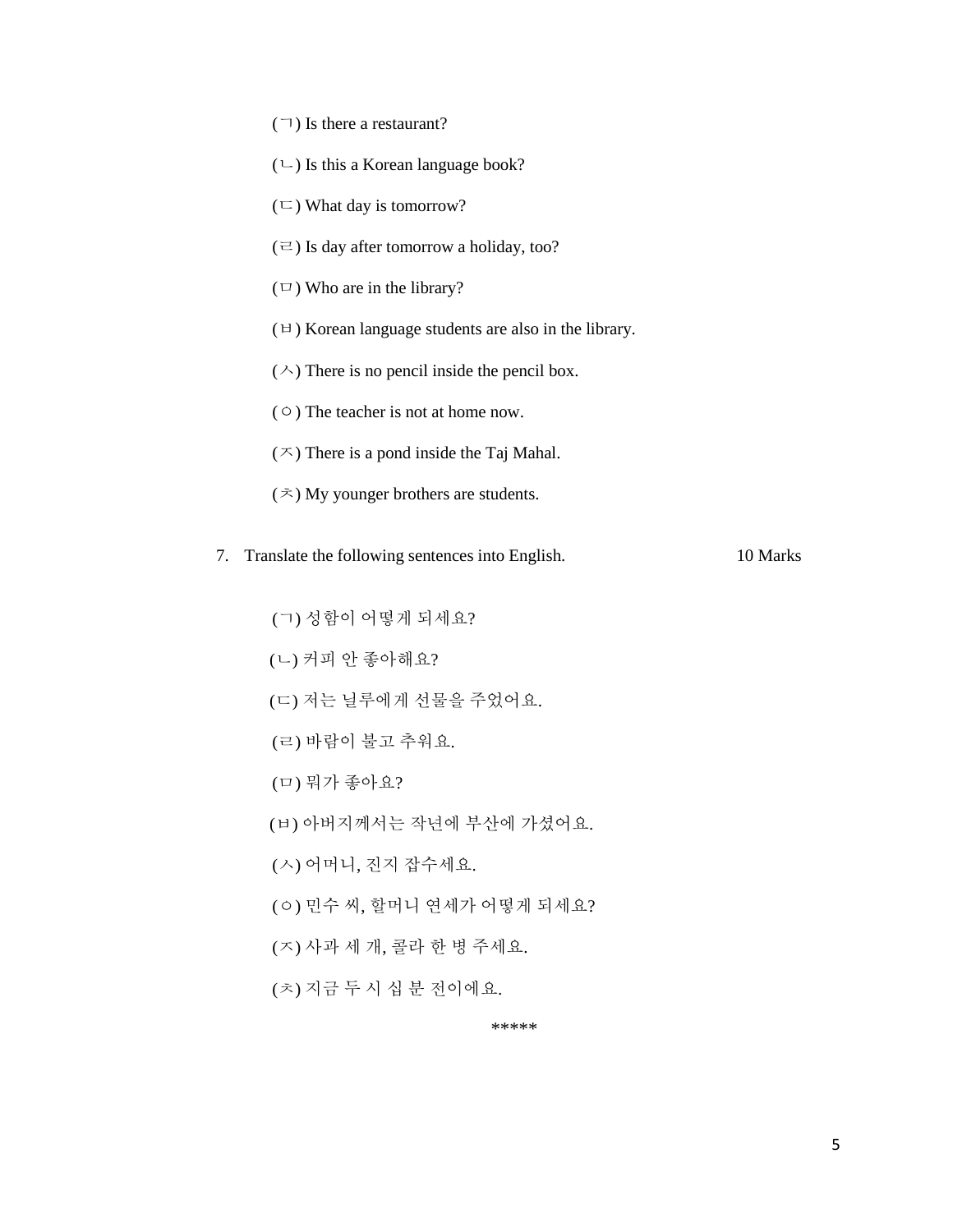## **Certificate in Korean Language & Culture (CKLC) Assignment (BKL-002: Basics of Korean-II)**

## **Course Code: BKL-002 Max. Marks: 100**

## **All Questions are Compulsory**

|    | 1. Write a brief note on the traditional foods of Korea.                             | 10 Marks          |
|----|--------------------------------------------------------------------------------------|-------------------|
|    | 2. What do you understand by the 'Korean Cultural Wave'? Is it rising in India?      | 20 Marks          |
|    | 3. Write a brief note on the world heritages of South Korea.                         | 10 Marks          |
|    | 4. Write a brief note on South Korea.                                                | 10 Marks          |
| 5. | Make a conversation with given words in the Korean language:<br>(ㄱ) 쇼핑 (ㄴ) 주말 (ㄷ) 친구 | 10 Marks          |
| 6. | Translate the following sentences into English.                                      | $20x2 = 40$ Marks |
|    | (ㄱ) 보통 1 시에 점심을 먹어요.                                                                 |                   |
|    | (ㄴ) 목사님, 기도해 주셔서 감사합니다.                                                              |                   |
|    | (ㄷ) 저희 선생님은 마음이 넓으십니다.                                                               |                   |
|    | (ㄹ) 닐루 씨, 말씀드릴 것이 있습니다.                                                              |                   |
|    | (ㅁ) 이것을 어떻게 생각해요?                                                                    |                   |
|    | (ㅂ) 민호 씨, 어제 백화점에서 박 씨를 만났어요?                                                        |                   |
|    | (ㅅ) 선생님이 학생들에게 한국어를 가르칩니다.                                                           |                   |
|    | (ㅇ) 방학에 설악산에 가고 싶어요?                                                                 |                   |